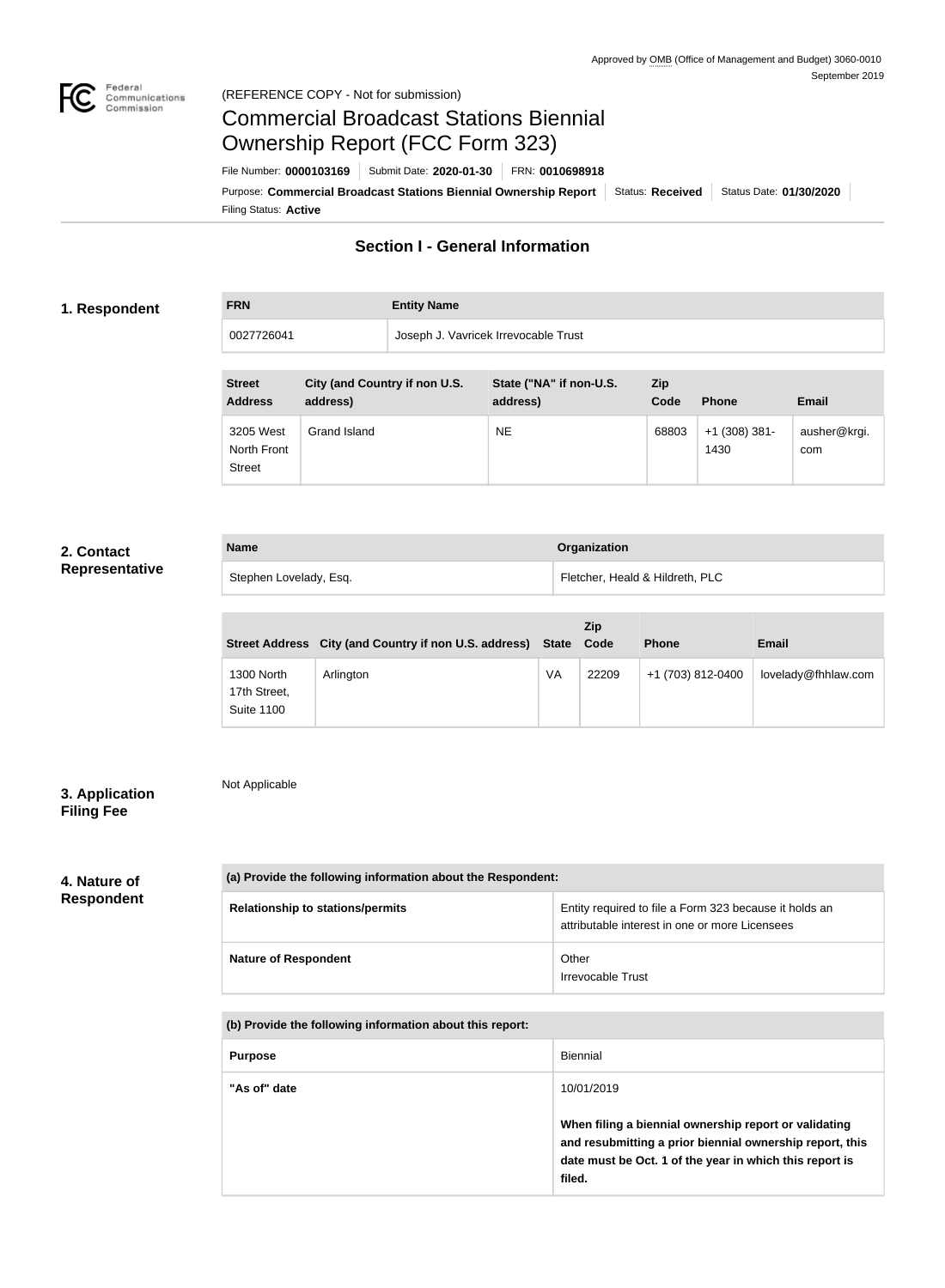### **Respondent is filing this report to cover the following Licensee(s) and station(s):**

| Licensee/Permittee Name    | <b>FRN</b> |
|----------------------------|------------|
| Legacy Communications, LLC | 0010698918 |

| Fac. ID No. | <b>Call Sign</b> | <b>City</b>         | <b>State</b> | <b>Service</b> |
|-------------|------------------|---------------------|--------------|----------------|
| 2119        | <b>KIOD</b>      | <b>MCCOOK</b>       | <b>NE</b>    | <b>FM</b>      |
| 9936        | <b>KRGY</b>      | <b>AURORA</b>       | <b>NE</b>    | <b>FM</b>      |
| 27174       | <b>KMTY</b>      | <b>GIBBON</b>       | <b>NE</b>    | <b>FM</b>      |
| 27178       | <b>KUVR</b>      | <b>HOLDREGE</b>     | <b>NE</b>    | AM             |
| 32381       | <b>KRGI-FM</b>   | <b>GRAND ISLAND</b> | <b>NE</b>    | <b>FM</b>      |
| 32382       | <b>KRGI</b>      | <b>GRAND ISLAND</b> | <b>NE</b>    | AM             |
| 67471       | <b>DKOAQ</b>     | <b>SCOTTSBLUFF</b>  | <b>NE</b>    | AM             |
| 67472       | <b>KOLT</b>      | <b>TERRYTOWN</b>    | <b>NE</b>    | AM             |
| 67473       | <b>KMOR</b>      | <b>GERING</b>       | <b>NE</b>    | <b>FM</b>      |
| 70565       | <b>KSWN</b>      | <b>MCCOOK</b>       | <b>NE</b>    | <b>FM</b>      |
| 81766       | KOZY-FM          | <b>BRIDGEPORT</b>   | <b>NE</b>    | <b>FM</b>      |
| 164136      | <b>KHYY</b>      | <b>MINATARE</b>     | <b>NE</b>    | <b>FM</b>      |
| 164137      | <b>KETT</b>      | <b>MITCHELL</b>     | <b>NE</b>    | <b>FM</b>      |
| 164138      | <b>KZTL</b>      | <b>PAXTON</b>       | <b>NE</b>    | <b>FM</b>      |
| 164139      | <b>KRNP</b>      | <b>SUTHERLAND</b>   | <b>NE</b>    | <b>FM</b>      |
| 164157      | <b>KKJK</b>      | <b>RAVENNA</b>      | <b>NE</b>    | <b>FM</b>      |
| 166012      | <b>KZMC</b>      | <b>MCCOOK</b>       | <b>NE</b>    | <b>FM</b>      |

### **Section II – Biennial Ownership Information**

**1. 47 C.F.R. Section 73.3613 and Other Documents**

Licensee Respondents that hold authorizations for one or more full power television, AM, and/or FM stations should list all contracts and other instruments set forth in 47 C.F.R. Section 73.3613(a) through (c) for the facility or facilities listed on this report. In addition, attributable Local Marketing Agreements (LMAs) and attributable Joint Sales Agreements (JSAs) must be disclosed by the licensee of the brokering station on its ownership report. If the agreement is an attributable LMA, an attributable JSA, or a network affiliation agreement, check the appropriate box. Otherwise, select "Other." Non-Licensee Respondents, as well as Licensee Respondents that only hold authorizations for Class A television and/or low power television stations, should select "Not Applicable" in response to this question.

Not Applicable.

**2. Ownership Interests**

**(a)** Ownership Interests. This Question requires Respondents to enter detailed information about ownership interests by generating a series of subforms. Answer each question on each subform. The first subform listing should be for the Respondent itself. If the Respondent is not a natural person, also list each of the officers, directors, stockholders, non-insulated partners, non-insulated members, and any other persons or entities with a direct attributable interest in the Respondent pursuant to the standards set forth in 47 C.F.R. Section 73.3555. (A "direct" interest is one that is not held through any intervening companies or entities.) List each interest holder with a direct attributable interest in the Respondent separately.

Leave the percentage of total assets (Equity Debt Plus) field blank for an interest holder unless that interest holder has an attributable interest in the Respondent solely on the basis of the Commission's Equity Debt Plus attribution standard, 47 C.F.R. Section 73.3555, Note 2(i).

In the case of vertical or indirect ownership structures, list only those interests in the Respondent that also represent an attributable interest in the Licensee(s) for which the report is being submitted.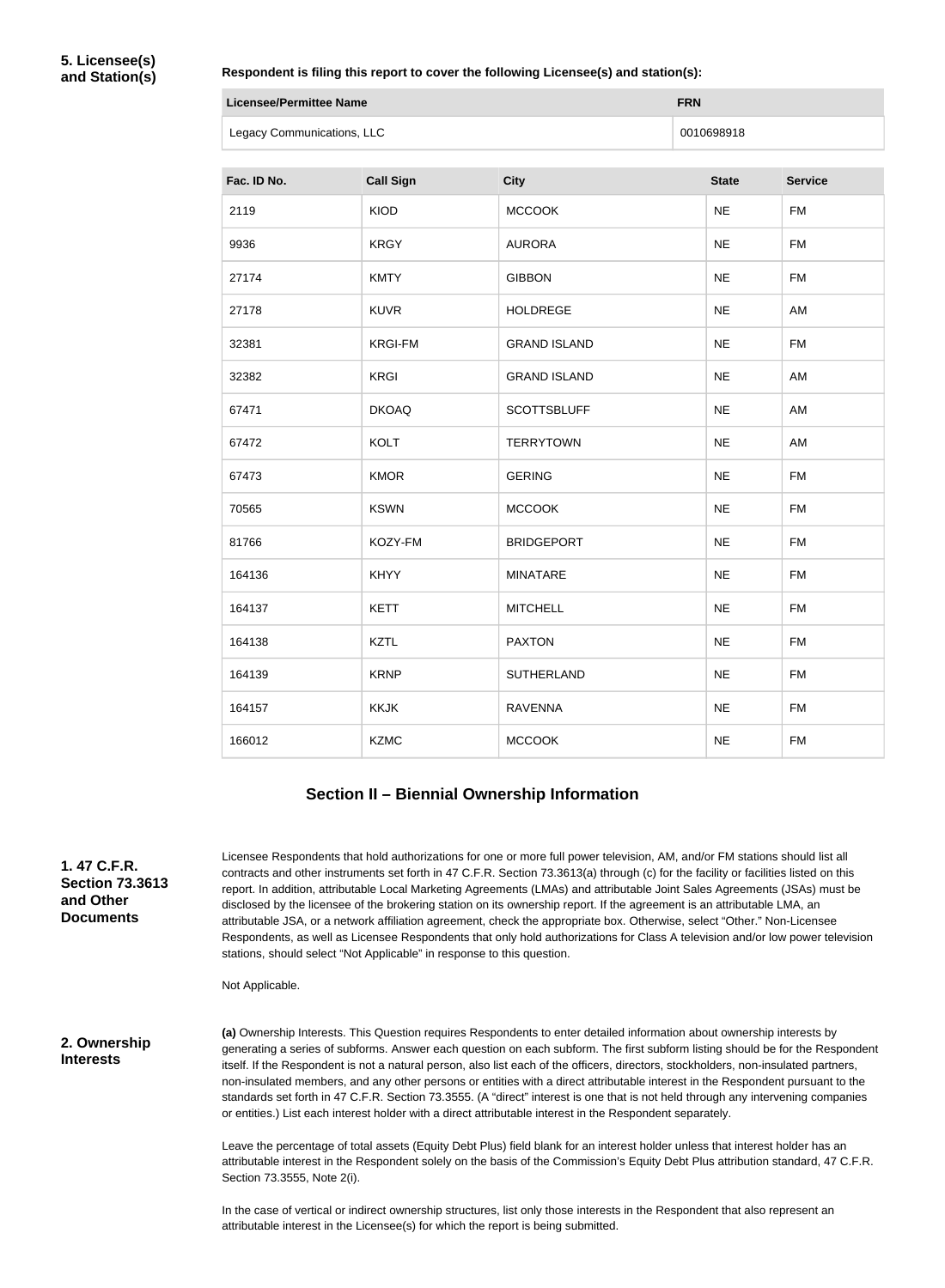Entities that are part of an organizational structure that includes holding companies or other forms of indirect ownership must file separate ownership reports. In such a structure do not report, or file a separate report for, any interest holder that does not have an attributable interest in the Licensee(s) for which the report is being submitted.

Please see the Instructions for further detail concerning interests that must be reported in response to this question.

The Respondent must provide an FCC Registration Number for each interest holder reported in response to this question. Please see the Instructions for detailed information and guidance concerning this requirement.

| <b>Ownership Information</b>                                                                                                     |                                                         |                              |                            |  |
|----------------------------------------------------------------------------------------------------------------------------------|---------------------------------------------------------|------------------------------|----------------------------|--|
| <b>FRN</b>                                                                                                                       | 0027726041                                              |                              |                            |  |
| <b>Entity Name</b>                                                                                                               | Joseph J. Vavricek Irrevocable Trust                    |                              |                            |  |
| <b>Address</b>                                                                                                                   | PO Box                                                  |                              |                            |  |
|                                                                                                                                  | <b>Street 1</b>                                         | 3205 West North Front Street |                            |  |
|                                                                                                                                  | <b>Street 2</b>                                         |                              |                            |  |
|                                                                                                                                  | <b>City</b>                                             | <b>Grand Island</b>          |                            |  |
|                                                                                                                                  | State ("NA" if non-U.S.<br>address)                     | <b>NE</b>                    |                            |  |
|                                                                                                                                  | <b>Zip/Postal Code</b>                                  | 68803                        |                            |  |
|                                                                                                                                  | Country (if non-U.S.<br>address)                        | <b>United States</b>         |                            |  |
| <b>Listing Type</b>                                                                                                              | Respondent                                              |                              |                            |  |
| <b>Positional Interests</b><br>(check all that apply)                                                                            | Respondent                                              |                              |                            |  |
| <b>Tribal Nation or Tribal</b><br><b>Entity</b>                                                                                  | Interest holder is not a Tribal nation or Tribal entity |                              |                            |  |
| <b>Interest Percentages</b><br>(enter percentage values                                                                          | Voting                                                  | 0.0%                         | <b>Jointly Held?</b><br>No |  |
| from 0.0 to 100.0)                                                                                                               | <b>Equity</b>                                           | 0.0%                         |                            |  |
|                                                                                                                                  | <b>Total assets (Equity Debt</b><br>Plus)               | 0.0%                         |                            |  |
| Does interest holder have an attributable interest in one or more broadcast stations<br>No<br>that do not appear on this report? |                                                         |                              |                            |  |

**Ownership Information**

|  | <b>Ownership Information</b> |
|--|------------------------------|

| <b>FRN</b>     | 0027260058                          |                              |
|----------------|-------------------------------------|------------------------------|
| <b>Name</b>    | Joanna Usher                        |                              |
| <b>Address</b> | PO Box                              |                              |
|                | <b>Street 1</b>                     | 3205 West North Front Street |
|                | <b>Street 2</b>                     |                              |
|                | City                                | <b>Grand Island</b>          |
|                | State ("NA" if non-U.S.<br>address) | <b>NE</b>                    |
|                | <b>Zip/Postal Code</b>              | 68803                        |
|                |                                     |                              |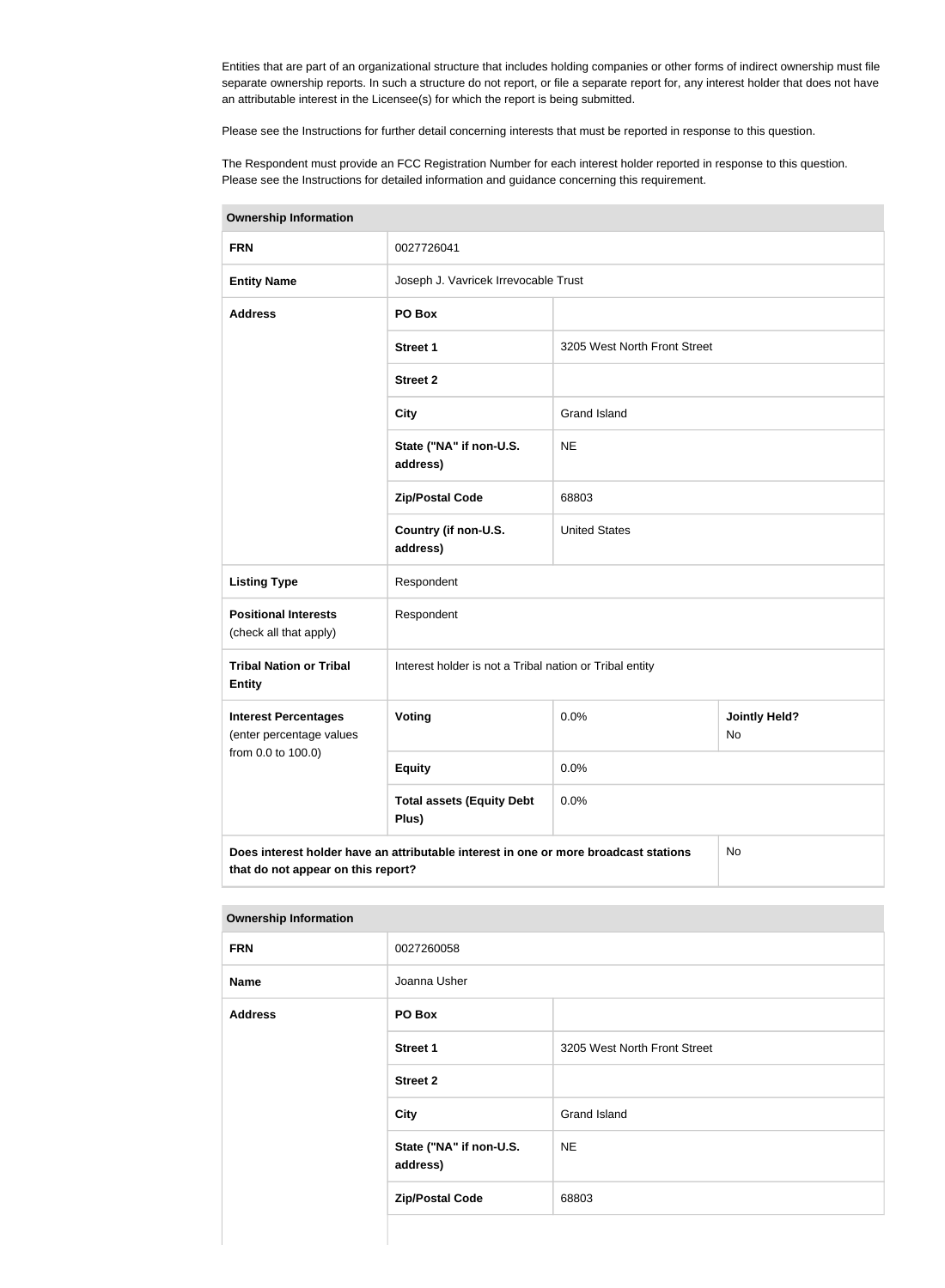|                                                                                                                            | Country (if non-U.S.<br>address)          | <b>United States</b>   |                                   |  |
|----------------------------------------------------------------------------------------------------------------------------|-------------------------------------------|------------------------|-----------------------------------|--|
| <b>Listing Type</b>                                                                                                        | <b>Other Interest Holder</b>              |                        |                                   |  |
| <b>Positional Interests</b><br>(check all that apply)                                                                      | Other - Co-Trustee                        |                        |                                   |  |
| Citizenship, Gender,                                                                                                       | Citizenship                               | <b>US</b>              |                                   |  |
| <b>Ethnicity, and Race</b><br><b>Information (Natural</b>                                                                  | Gender                                    | Female                 |                                   |  |
| <b>Persons Only)</b>                                                                                                       | <b>Ethnicity</b>                          | Not Hispanic or Latino |                                   |  |
|                                                                                                                            | Race                                      | White                  |                                   |  |
| <b>Interest Percentages</b><br>(enter percentage values                                                                    | <b>Voting</b>                             | 50.0%                  | <b>Jointly Held?</b><br><b>No</b> |  |
| from 0.0 to 100.0)                                                                                                         | <b>Equity</b>                             | 0.0%                   |                                   |  |
|                                                                                                                            | <b>Total assets (Equity Debt</b><br>Plus) |                        |                                   |  |
| Does interest holder have an attributable interest in one or more broadcast stations<br>that do not appear on this report? |                                           |                        | No                                |  |

### **Ownership Information**

| <b>FRN</b>                                                | 0027731132                                |                        |                            |  |
|-----------------------------------------------------------|-------------------------------------------|------------------------|----------------------------|--|
| <b>Name</b>                                               | Joseph J. Meyn Vavricek                   |                        |                            |  |
| <b>Address</b>                                            | PO Box                                    |                        |                            |  |
|                                                           | <b>Street 1</b>                           | 3713 Summerfield Ave.  |                            |  |
|                                                           | <b>Street 2</b>                           |                        |                            |  |
|                                                           | <b>City</b>                               | <b>Grand Island</b>    |                            |  |
|                                                           | State ("NA" if non-U.S.<br>address)       | <b>NE</b>              |                            |  |
|                                                           | <b>Zip/Postal Code</b>                    | 68803                  |                            |  |
|                                                           | Country (if non-U.S.<br>address)          | <b>United States</b>   |                            |  |
| <b>Listing Type</b>                                       | Other Interest Holder                     |                        |                            |  |
| <b>Positional Interests</b><br>(check all that apply)     | Other - Co-Trustee                        |                        |                            |  |
| Citizenship, Gender,                                      | <b>Citizenship</b>                        | <b>US</b>              |                            |  |
| <b>Ethnicity, and Race</b><br><b>Information (Natural</b> | Gender                                    | Male                   |                            |  |
| <b>Persons Only)</b>                                      | <b>Ethnicity</b>                          | Not Hispanic or Latino |                            |  |
|                                                           | Race                                      | White                  |                            |  |
| <b>Interest Percentages</b><br>(enter percentage values   | <b>Voting</b>                             | 50.0%                  | <b>Jointly Held?</b><br>No |  |
| from 0.0 to 100.0)                                        | <b>Equity</b>                             | 0.0%                   |                            |  |
|                                                           | <b>Total assets (Equity Debt</b><br>Plus) |                        |                            |  |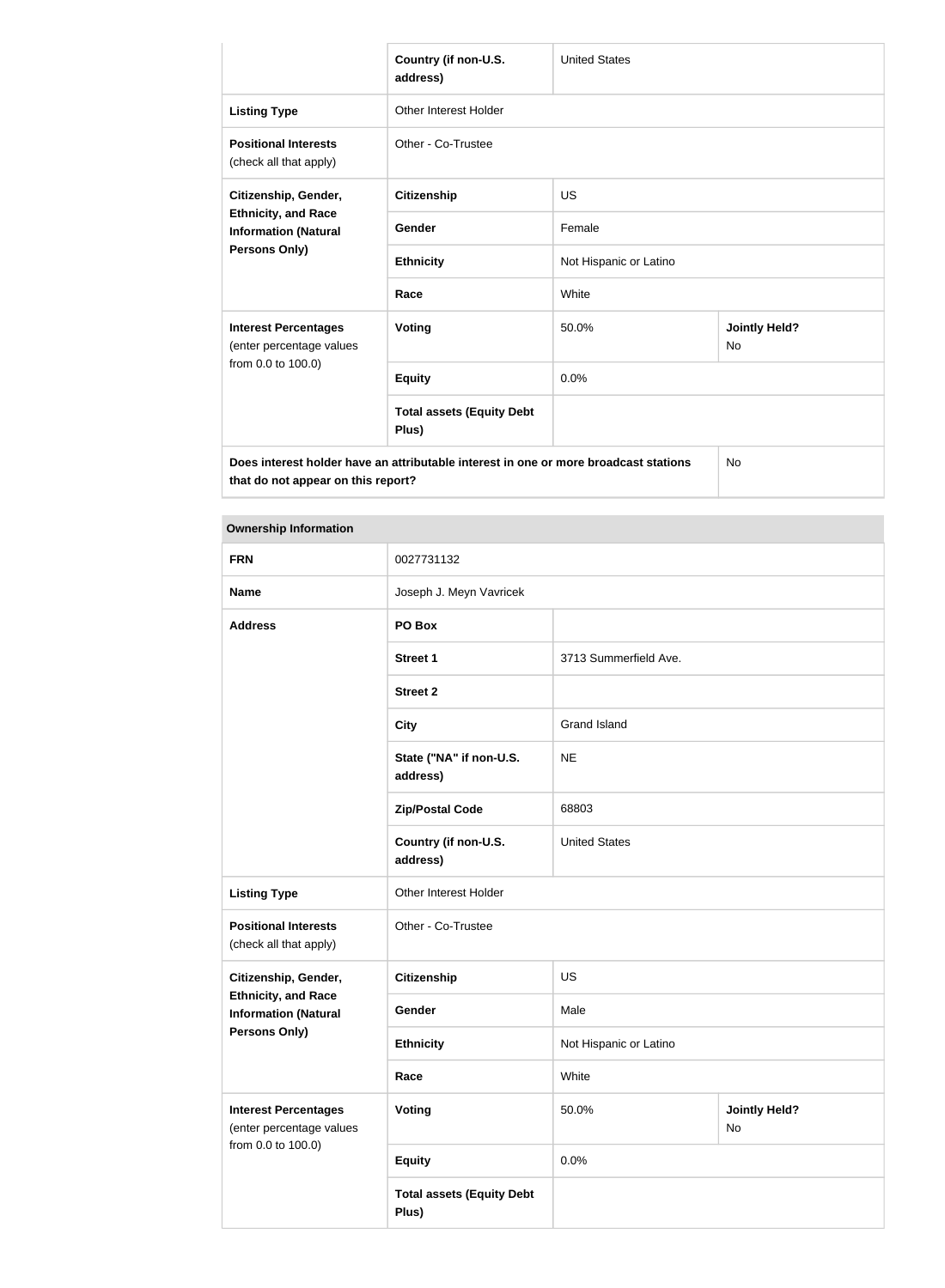| Does interest holder have an attributable interest in one or more broadcast stations<br>that do not appear on this report? | No  |
|----------------------------------------------------------------------------------------------------------------------------|-----|
|                                                                                                                            |     |
| (b) Respondent certifies that any interests, including equity, financial, or voting                                        | Yes |
| interests, not reported in this filing are non-attributable.                                                               |     |
| If "No," submit as an exhibit an explanation.                                                                              |     |

| (c) Does the Respondent or any reported interest holder<br>hold an attributable interest in any newspaper entities in<br>the same market as any station for which this report is<br>filed, as defined in 47 C.F.R. Section 73.3555?                                                                                                                                                                                                                                                                                                                                                                                                              | No. |
|--------------------------------------------------------------------------------------------------------------------------------------------------------------------------------------------------------------------------------------------------------------------------------------------------------------------------------------------------------------------------------------------------------------------------------------------------------------------------------------------------------------------------------------------------------------------------------------------------------------------------------------------------|-----|
| If "Yes," provide information describing the interest(s), using<br>EITHER the subform OR the spreadsheet option below.<br>Respondents with a large number (50 or more) of entries to<br>submit should use the spreadsheet option.                                                                                                                                                                                                                                                                                                                                                                                                                |     |
| NOTE: Spreadsheets must be submitted in a special XML<br>Spreadsheet format with the appropriate structure that is<br>specified in the documentation. For instructions on how to<br>use the spreadsheet option to complete this question<br>(including templates to start with), please Click Here.                                                                                                                                                                                                                                                                                                                                              |     |
| If using the subform, leave the percentage of total assets<br>(Equity Debt Plus) field blank for an interest holder unless<br>that interest holder has an attributable interest in the<br>newspaper entity solely on the basis of the Commission's<br>Equity Debt Plus attribution standard, 47 C.F.R. Section<br>73.3555, Note 2(i). If using an XML Spreadsheet, enter "NA"<br>into the percentage of total assets (Equity Debt Plus) field<br>for an interest holder unless that interest holder has an<br>attributable interest in the newspaper entity solely on the<br>basis of the Commission's Equity Debt Plus attribution<br>standard. |     |
| The Respondent must provide an FCC Registration Number<br>for each interest holder reported in response to this<br>question. Please see the Instructions for detailed information<br>and guidance concerning this requirement.                                                                                                                                                                                                                                                                                                                                                                                                                   |     |

**(d) Are any of the individuals listed as an attributable interest holder in the Respondent married to each other or related to each other as parentchild or as siblings?** Yes

If "Yes," provide the following information for each such the relationship.

## **Family Relationships**

| <b>FRN</b>   | 0027731132 | <b>Name</b> | Joseph J Meyn Vavricek |
|--------------|------------|-------------|------------------------|
| <b>FRN</b>   | 0027260058 | <b>Name</b> | Joanna Usher           |
| Relationship | Siblings   |             |                        |